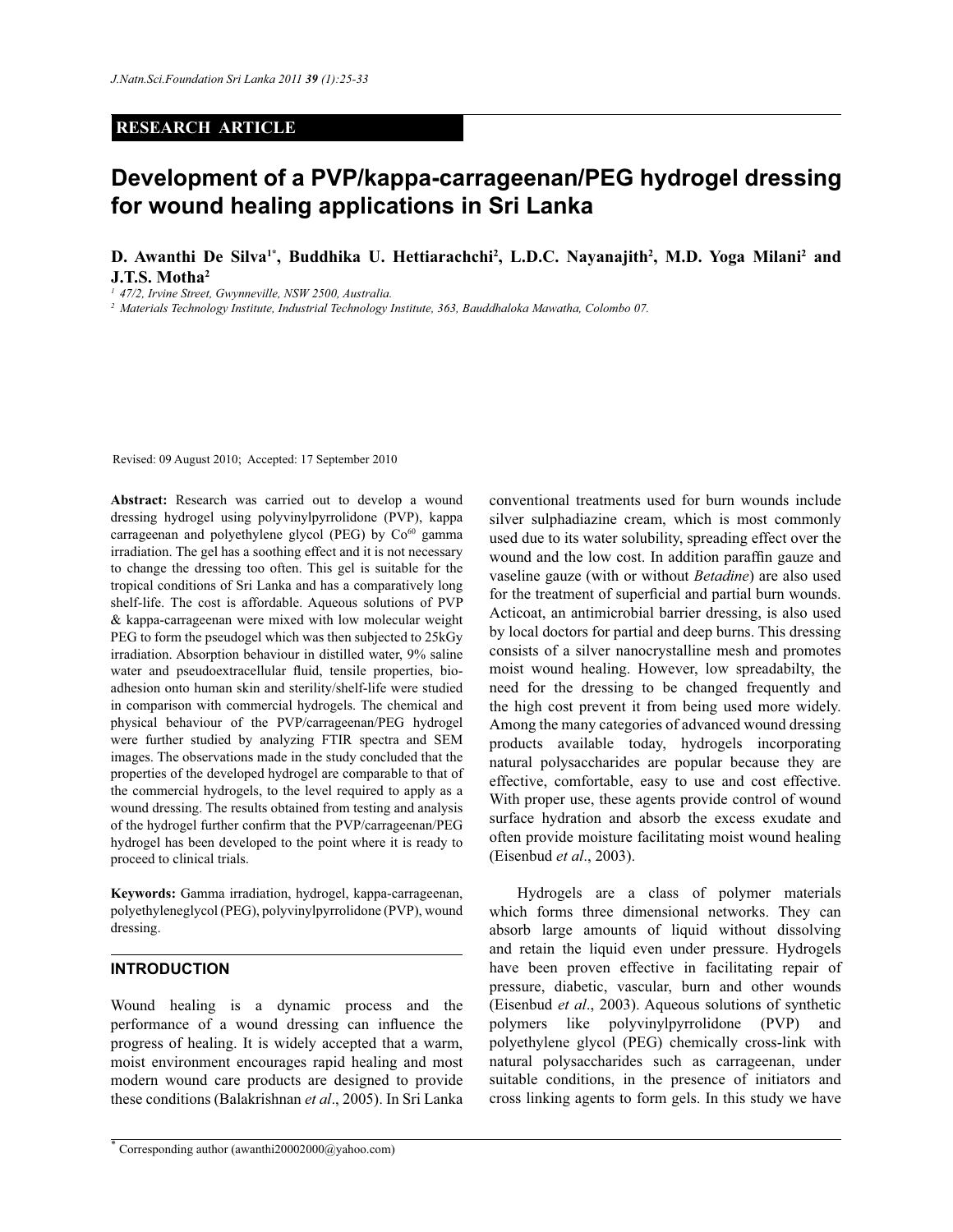used gamma irradiation since this method facilitates easy process control, the possibility of joining hydrogel formation and sterilization in one technological step, and initiators and cross linkers are not necessary which could be harmful and difficult to remove.

 Polyvinyl alcohol and polyvinyl pyrrolidone {PVA (20 wt%) -PVP  $(8 \text{ wt\%})$ } blended hydrogel for wound dressing has been prepared previously (Razzak *et al*., 2001) with a maximum absorption rate of 250%. Research work by Varshney *et al.* (2007) showed the possibility of making a hydrogel using PVA, carrageenan and agar while another study (Ajji *et al*., 2005) proved the possibility of making wound dressing hydrogel using PVP, PEG and agar. The presence of agar, however, may cause easier penetration of microorganisms into the hydrogel particularly in a tropical environment where humidity is high. Yusof *et al.* (2007) developed a PVP hydrogel containing Malaysian honey while Park *et al.* (2004) developed a PVP, PVA hydrogel consist of Aloe vera. Hydrogels from varying concentrations of PVP and kappa – carrageenan  $(3\%, 6\%, 9\%, 9\%, 61\%)$  have been synthesized (Luculle *et al.,* 2003). However the degree of swelling exhibited by this combination was comparatively low compared to other hydrogels.

 Commercialized hydrogels of some such compositions are available in USA, European countries like UK, Poland, Switzerland and Asian countries like Japan, Korea, India, Malaysia and Indonesia, under different trade names (i.e. Convatec's Duoderm, Replicare, Aqua Gel, Kik Gel, Hizel, Geliperm, Vigilon, Ivalon). The high cost and low availability prevent wide use of these imported hydrogels in local hospitals. The present work involved the preparation of a wound/burn dressing hydrogel by Co<sup>60</sup> gamma irradiation of PVP, kappa carrageenan and PEG which is a new combination of raw materials. PVP is a film/network forming polymer with excellent wetting properties which is used in pharmaceutical applications, while carrageenans are hydrophilic polymers extracted from red sea weed *Eucheuma* and composed of D-galactose units having half ester sulphate moieties linked with glycosidic linkages. PEGs are oligomers and/or polymers of ethylene oxide widely used in lubricant applications in the biomedical field. It incorporates elasticity, adhesion and tacky properties while improvng the hydrogel barrier qualities against bacteria (Ajji *et al*., 2005). The absorption rate, mechanical properties, bio-adhesion, and sterility of the final product were studied in comparison with commercial hydrogels. Fourier transform infrared spectroscopy (FTIR) and scanning electron microscope (SEM) images of the developed novel wound dressing hydrogel were analyzed.

#### **METHODS & MATERIALS**

PVP with average molar mass of 1,000,000-1,500,000 Mw/g mol-1 and kappa carrageenan were purchased from Sigma-Aldrich. PEG of 400 Mw/g mol<sup>-1</sup> was supplied by Scharlou Chemie S.A., Spain. All the chemicals were used without further purification. Other chemicals such as NaCl, KCl, NaHCO<sub>3</sub> & NaH<sub>2</sub>PO<sub>4</sub> to prepare Homsy's pseudo-extracellular fluid were used as received. Distilled water was used as the solvent to prepare hydrogel samples. Polyethylene terephthalate (PET) trays  $(0.75 \text{ mm thick})$  and PET films  $(20 \mu \text{ thick})$ were used to pour and cover the pseudogel samples for settling. High thickness poly ethylene pouches were used to pack the samples for irradiation.

*Preparation of PVP/carrageenan/PEG hydrogel*: The hydrogel dressing preparation consisted of 3 steps ;(a) pseudogel preparation (b) irradiation and (c) sterilization. 7% (w/v) PVP,  $1\%$  (w/v) carrageenan and  $1.5\%$  (w/v) PEG was mixed to prepare the hydrogel composition. Aqueous solutions of the components (PVP, carrageenan and PEG) were prepared by dissolving them at appropriate temperatures (PVP by keeping overnight in distilled water, carrageenan by dissolving it with distilled water at  $60^{\circ}$ C). A mixture of the 3 components was kept in an oven maintained at 60-70  $^{\circ}$ C, for the removal of bubbles. The mixture solution was poured into PET moulds/trays with required volumes (3 - 4 mm thickness), where they were kept for  $\frac{1}{2}$  - 1  $\frac{1}{2}$  h at ambient temperature for proper settling (pseudogel formation). These moulds were covered with  $20 \mu$  thick PET sheets and packed and sealed in polyethylene (PE) pouches, minimizing aeration. Hydrogel packages were irradiated at a dosage of 25 kGy and a dose rate of 2.08 kGy/h using  $Co<sup>60</sup>$ gamma irradiation. This dose of radiation is sufficient to sterilize the materials and form a stable three-dimensional network of the hydrogel which allows liquids to penetrate into the structure to a certain volume without destroying its shape. Samples of required sizes were cut from the dressing to carry out different experiments.

*Determination of swelling characteristics*: The samples were immersed in distilled water, 9% saline water or pseudoextracellular fluid (PECF) solution at 40  $\rm{^0C}$  in the proportion of mass of gels : volume of the liquid 1:100. Swelling was allowed to continue until a constant weight of the gel was reached. Before weighing a gel sample, excess liquid was filtered out using a 75 *μ*m sieve and the surface water was gently removed with a filter paper. Determination of swelling characteristics in distilled water, 9% saline water and PECF solution was done in triplicate.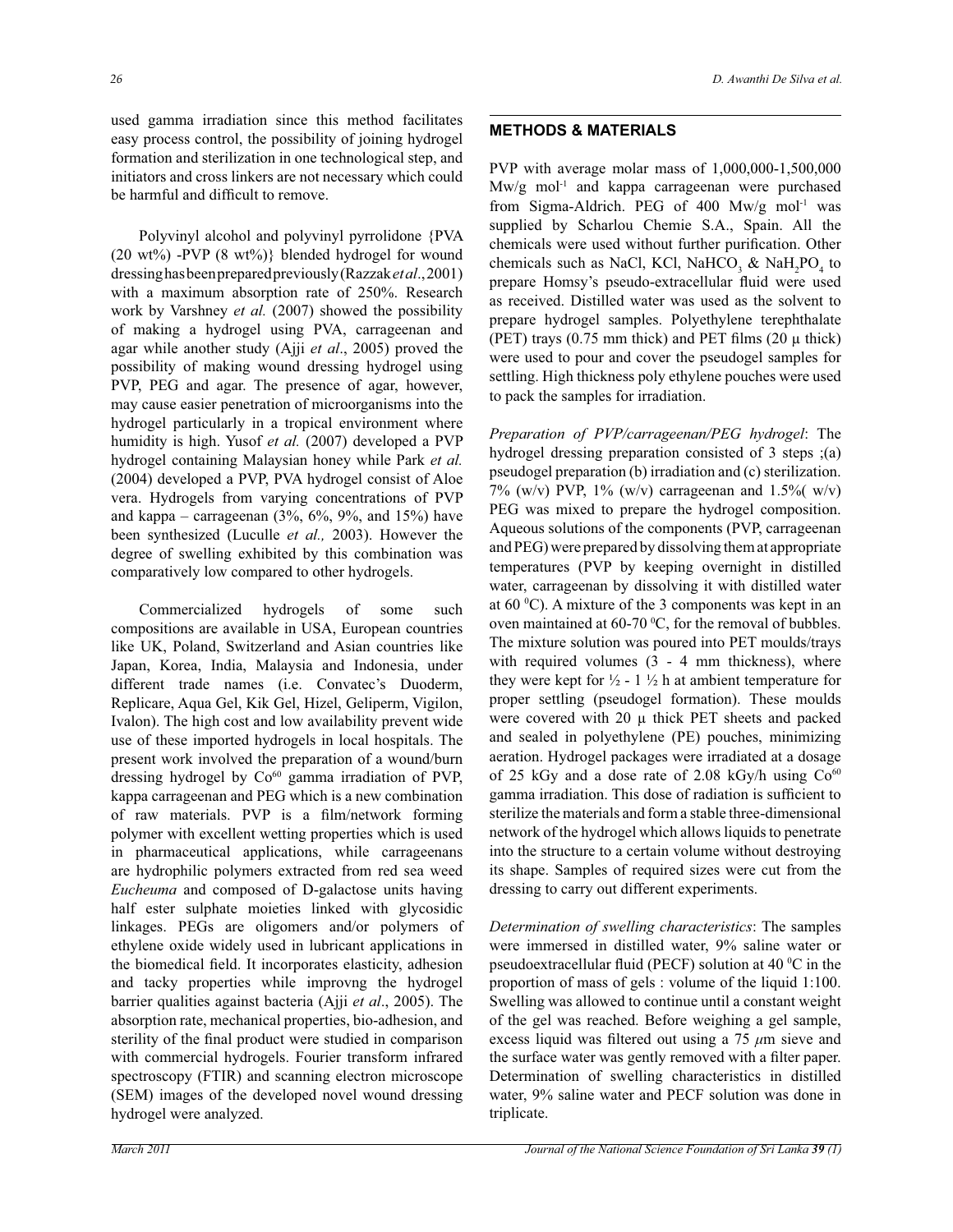(a) absorption characteristic in distilled water: This gives a measure of the water absorption behaviour of the initial irradiated hydrogel(Razzak *et al*., 2001).

$$
A_{w} (%) = (W_{s} - W_{0}) \times 100\% \tag{1}
$$

Where  $A_w$  is the water absorption , W<sub>s</sub> is the weight of swollen gel at any time interval and  $W_0$  is the weight of initial gel sample (before being immersed in distilled water)

(b) absorption characteristics in 9% saline water: This gives a measure about the absorption behaviour of the initial irradiated hydrogel in saline water.  $A_{sa}$  (%) was measured using the same equation used for distilled water (equation 1), replacing  $A_w$  (%) with  $A_{sa}$  (%). Where  $A_{sa}$ is the absorption in 9% saline water,  $W_s$  is the weight of swollen gel at any time interval and  $W_0$  is the weight of initial gel sample (before being immersed in saline).

(c) absorption characteristics in PECF solution: To obtain a more realistic behaviour of the hydrogel as a wound dressing hydrogel when applied to human (on absorbing exudate), the swelling study was performed in Homsy's PECF solution (Sen, 2005) instead of distilled water or 9% saline water. The PECF formulation (simulated wound fluid) consists of 0.68g of NaCl, 0.22g of KCl, 2.5g of NaHCO<sub>3</sub> and  $0.35g$  of NaH<sub>2</sub>PO<sub>4</sub> in 100 mL of distilled water. One gram of irradiated hydrogels were left to swell in PECF solution at  $40^{\circ}$ C. The gel was weighed at time intervals as before to observe the swelling behaviour.  $A_{\text{perc}}$  (%) was measured using the same equation used in distilled water (equation 1), replacing  $A_w$  (%) with  $A_{\text{peCF}}$ (%) Where  $A_{\text{perc}}$  is the absorption in PECF solution, W<sub>s</sub> is the weight of swollen gel at any time interval and  $W_0$ is the weight of initial gel sample (before being immersed in PECF solution).

*Tensile strength and % elongation at break*: Both tensile strength and % elongation at break were determined using Tinius Olsen Universal Testing Machine (Model: H10kS) with a crosshead speed of 50mm/min and a load of 500N. Dumbbell shape test specimens were cut according to the ISO 37 standard (for Rubber). The data was transferred to the computer software for evaluating stress strain curve, load at breaking point, tensile strength and % elongation at break. The PVP/Carr/PEG hydrogel was compared with the commercial PVP hydrogel.

*Bio-adhesion*: Bio-adhesion test was performed to measure and evaluate the adhesion capability of the hydrogel onto the human skin by comparing with the commercial PVP hydrogel. After applying a load of 0.1 N on the skin for 5 min (Sen, 2005) on (0.4x 2x 5 cm) samples, the adhesion strength of the hydrogel was measured using Tinius Olsen Universal testing machine (Crosshead speed: 50mm/min, Load 500N) in ambient conditions. The test was carried out 5 times for each sample to calculate the average bio-adhesion.

*Sterility*: To determine the shelf-life of the irradiated PVP/Carr/PEG hydrogel product, sterility test was performed using SLS 743:1986 (Sri Lanka standard for specification for skin cream & lotion) & SLS  $516:2 - 1991$  (general guidance for enumeration of yeast & moulds). The sterility test was performed for hydrogel samples packed either in PE pouch with 2 mm thick sealing or PE pouch with 8mm thick sealing at ambient temperature (27  $^{\circ}$ C  $\pm$  2) under refrigerator conditions  $(4^{\circ}C)$  and at accelerated ageing conditions  $(40\degree C)$ . The accelerated ageing was performed complying with the standard ASTM F 1980-07 (standard guide for accelerated ageing of sterile barrier systems for medical devices).

*Fourier transform infrared spectroscopy (FT-IR)*: FTIR spectra were recorded using a ThermoNicolet (Model: NICOLET 6700) FTIR spectrophotometer and the spectra were analyzed in the mid IR region. Hydrogel samples were prepared for the analysis by drying (to remove the excess solvent) in a vacuum oven and spectra were obtained in the range of  $4000-400$  cm<sup>-1</sup> during 64 scans, with  $2 \text{ cm}^{-1}$  resolution, using ATR mode.

*Scanning electron microscopy (SEM)*: Standard procedure was used to prepare samples for SEM. Freeze dried samples of hydrogel were taken for SEM analysis and surface, transverse and cross sections were recorded at different magnifications at 21 kV using LEO 1420 VP model.

### **RESULTS**

The absorption behaviour in distilled water of PVP/Carr/PEG gel compared to the commercial product showed a significant decrease of the absorbing ability (Figure 1). The maximum absorption of 679% was observed for PVP/Carr/PEG gel at 72 hours swelling time and after 24 hours the rate of increase gradually decreased. The commercial gel showed a significant swelling of 2313% in 6 hours but lost the consistency of the gel after breaking at maximum swelling. In 9% saline water (Figure 2) the absorbing ability drastically decreased (maximum 332%) in the commercial gel whereas in the PVP/Carr/PEG gel the decrease occured at a comparatively low percentage (maximum 231%).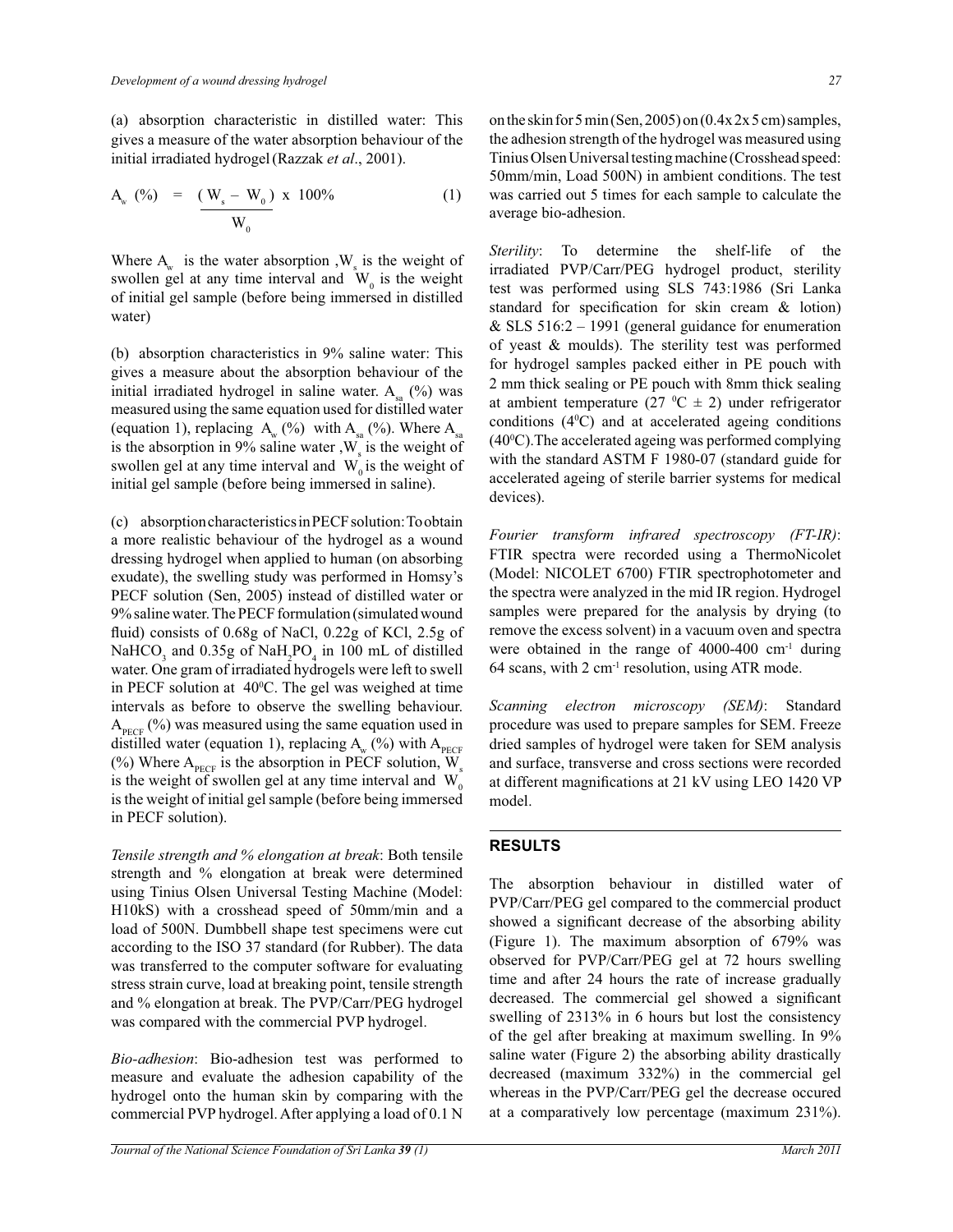On the PECF solution maximum swelling was achieved for both hydrogels in a short period of immerse time (4–6 hours) and the maximum observed were 49% and 63% for PVP/Carr/PEG gel and commercial gel respectively (Figure 3). The results given in Figures 1,2 and 3 correspond to the average of three readings.

 The tensile strength and elongation at break of the hydrogel was compared against 2 commercial hydrogels (Table 1). The tensile strength of the PVP/Carr/PEG hydrogel showed that it has a better tensile strength  $(509 \pm 6 \text{ gcm}^2)$  than the other two hydrogels  $(407 \text{ gcm}^2)$ . The elongation at break of the PVP/Carr/PEG hydrogel was observed to be lesser (138%  $\pm$  5) than the values obtained for the commercial PVP and commercial PVA hydrogels (142% and 180% respectively). The highest value was seen in PVA gel. The bio-adhesion results for the study (Figure 4) showed that both the commercial hydrogel and the PVP/Carr/PEG hydrogel have 1x 10-3N range value when applied on 2 patients (A and B). The sterility study results showed a significant improvement of shelf life when pouches with 8mm sealing were used for packing. PVP/Carr/PEG hydrogels packed in PE pouches with 2 mm sealing exceeded the permissible level

**Table 1:** Comparison of mechanical properties of the PVP/Carrageenan/PEG hydrogel with the commercial hydrogel

| Hydrogel sample type         | Tensile strength $(gcm-2)$ | % Elongation at break |  |  |  |
|------------------------------|----------------------------|-----------------------|--|--|--|
| PVP/Carrageenan/PEG hydrogel | $509 \pm 5$                | $138 \% \pm 5$        |  |  |  |
| Commercial PVP hydrogel      | $407 \pm 8$                | $142 \% \pm 4$        |  |  |  |
| Commercial PVA hydrogel      | $407 \pm 6$                | $180\% \pm 5$         |  |  |  |



**Figure 1:** Absorption behaviour of PVP/Carr/PEG hydrogel in distilled water compared to the commercial PVP hydrogel



**Figure 3:** Absorption behaviour of PVP/Carr/PEG hydrogel in PECF compared to the commercial PVP hydrogel



**Figure 2:** Absorption behaviour of PVP/Carr/PEG hydrogel in 9% saline water compared to the commercial PVP hydrogel



**Figure 4:** Average load (N) of bio-adhesion onto the human skin (A) person 1 (B) person 2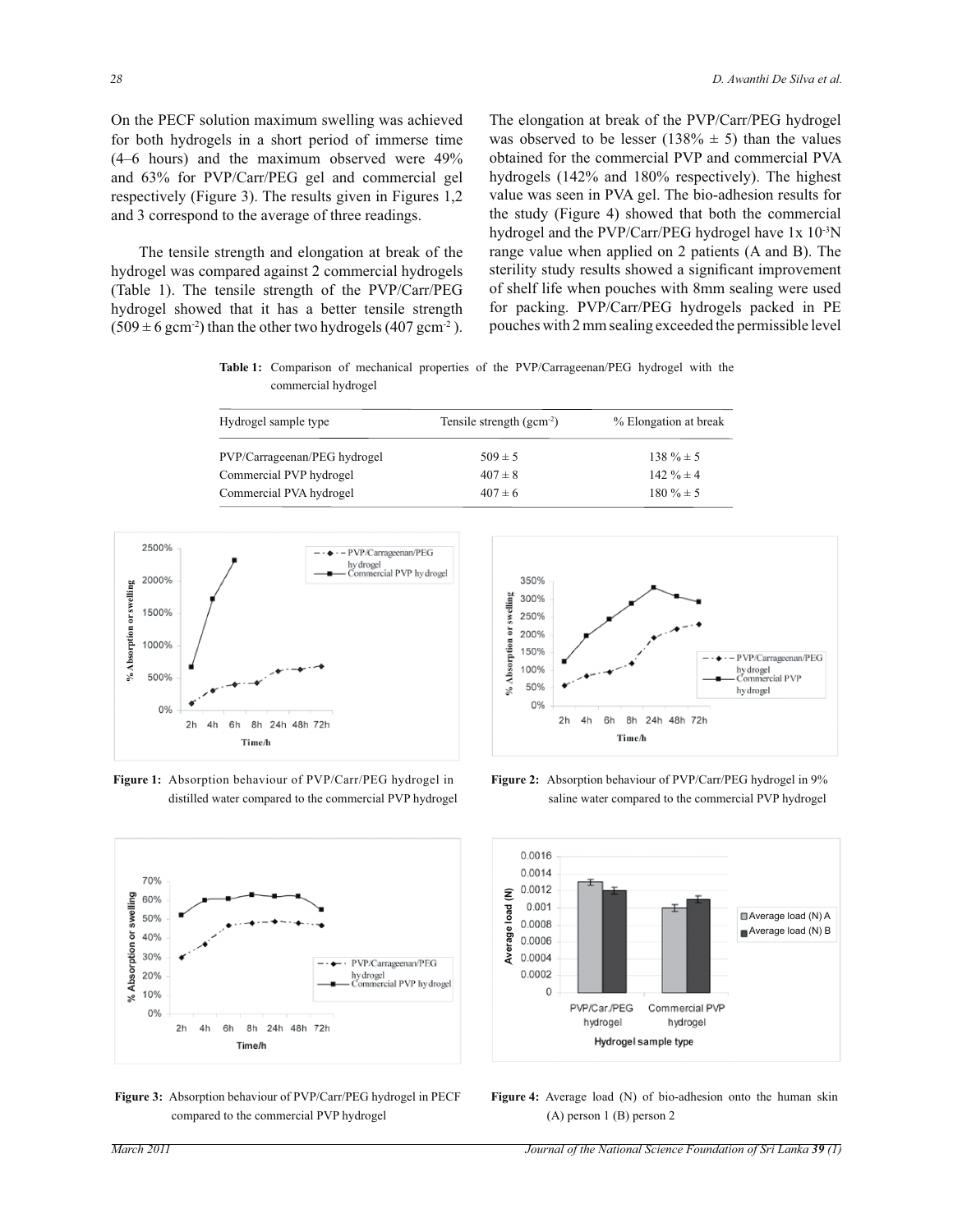of bacterial and yeast colonies after 1 month of storage, under ambient temperature, refrigerator conditions and accelerated ageing conditions at 40<sup>0</sup>C (Table 2). For hydrogels packed in PE pouches with 8 mm sealing no bacterial or yeast growth was detected under all three conditions upto 6 months (Table 3) as per the SLS standards 743:1986 and 516-2:1991 respectively.

 FTIR spectra of pure PVP, pure carrageenan, pure PEG and PVP/Carr/PEG hydrogels are given in Figure 5. The major peak assignments of PVP, carrageenan and PEG are summarized in Table 4. The FTIR spectrum of PVP/Carr/PEG hydrogel consisted of the functional groups present in all three pure components. CH<sub>2</sub> stretch, contribution from C=O and N-C in pure PVP, O-H (stretch), sulfates (stretch), glycosidic linkage,  $C_4$ -O-S in galactose of carrageenan and C-O-C (stretch) in PEG was clearly observed in the FTIR spectrum

for irradiated PVP/Carr/PEG hydrogel (Figure 5). When the FTIR spectrum of PVP/Carr/PEG pseudogel (before irradiation) was compared with the irradiated hydrogel there was no significant difference in peak patterns or the peak positions (Figure 6).

 SEM images of the vacuum dried PVP/Carr/PEG pseudogel and the hydrogel are illustrated in Figure 7. The magnified images (approx 150 x.) of the top surfaces of the two gels showed a clearly distinguishable difference. The vacuum dried surface of the pseudogel exhibited cracks in some places [Figure  $7(a)$ ] while the irradiated hydrogel [Figure 7(b)] did not show any such cracks throughout the surface area. SEM images of Figure 7 were recorded after freeze drying of the hydrogel samples instead of vacuum drying. Top surface, transverse section and cross section were recorded in Figure 8, with 150 x, 90 x and 60 x magnifications respectively.



**Figure 5:** FTIR spectra of (a) pure PVP, (b) pure PEG, (c) pure kappa carrageenan and (d) PVP/Carr/PEG hydrogel



Figure 6: FTIR spectra of (a) PVP/Carr/PEG pseudogel (before irradiation) and (b) PVP/Carr/PEG hydrogel (after irradiation)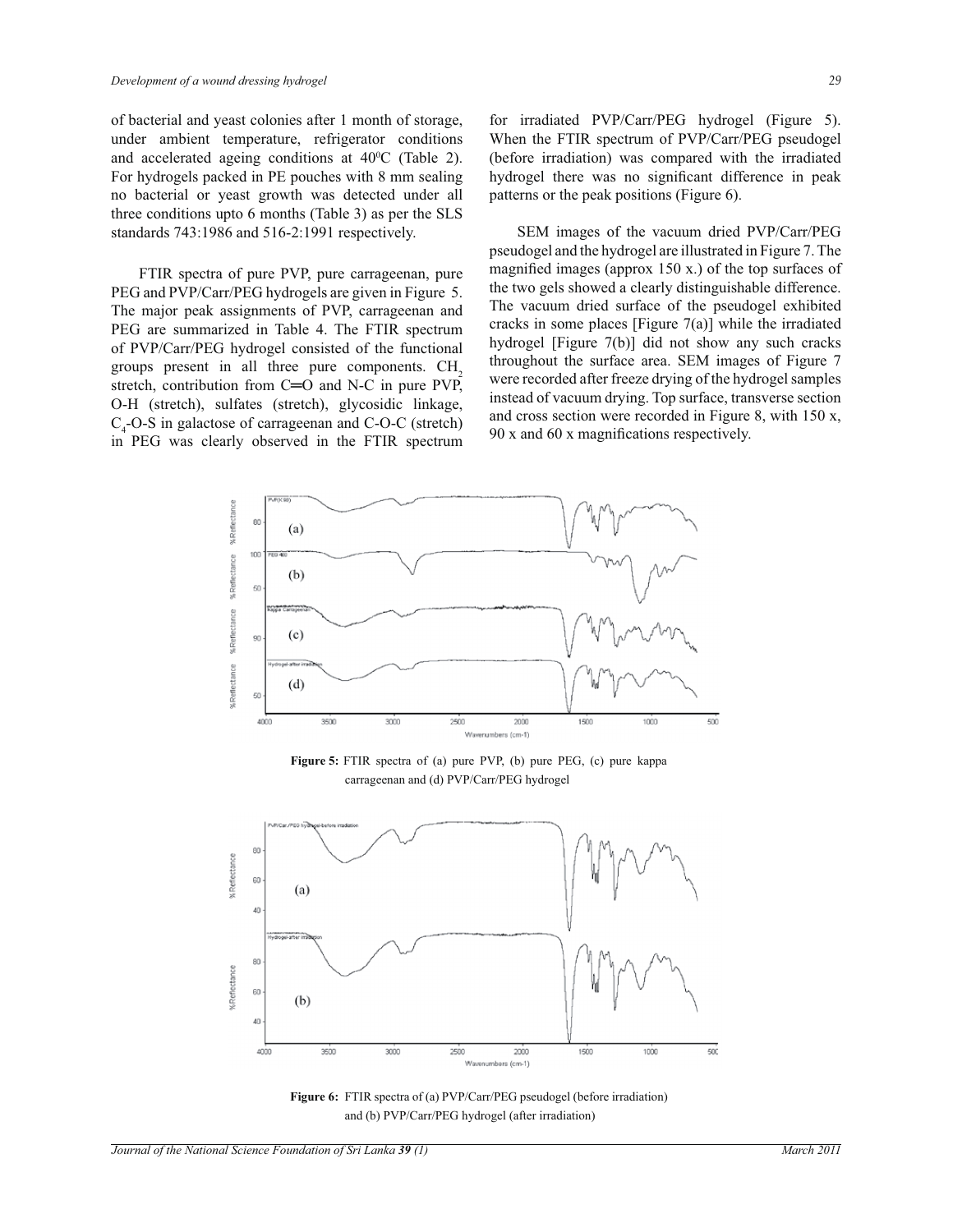|                                        |                       |                                              | Low thickness PE pouch with 2 mm sealing |                       |                                      |                                  |  |  |
|----------------------------------------|-----------------------|----------------------------------------------|------------------------------------------|-----------------------|--------------------------------------|----------------------------------|--|--|
|                                        |                       | Soon after irradiation                       |                                          |                       | 1 month                              |                                  |  |  |
|                                        | Ambient<br>conditions | Refrigerator<br>conditions<br>$(4^{\circ}C)$ | Accelerated<br>ageing<br>(40 °C)         | Ambient<br>conditions | Refrigerator<br>conditions<br>(4 °C) | Accelerated<br>ageing<br>(40 °C) |  |  |
| Bacterial count/g                      | $\leq 10$             | < 10                                         | < 10                                     | $4.7 \times 10^{2}$   | $1.3 \times 10^{3}$                  | $6.3 \times 10^{3}$              |  |  |
| Pseudomonas aeruginosa count/10 g      | Absent                | Absent                                       | Absent                                   | Absent                | Absent                               | Absent                           |  |  |
| <i>Staphylcoccus aureus</i> count/10 g | Absent                | Absent                                       | Absent                                   | Absent                | Absent                               | Absent                           |  |  |
| Yeast & mould count/g                  | 10                    | 10                                           | 10                                       | $9.8 \times 10^3$     | $4.1 \times 10^3$                    | $1.2 \times 10^{4}$              |  |  |

# **Table 2:** Sterility behaviour of PVP/carrageenan/PEG hydrogel when packed in LDPE pouches with 2 mm sealing

**Table 3:** Sterility behaviour of PVP/carrageenan/PEG hydrogel when packed in HDPE pouches with 8 mm sealing

|                                           |             | High thickness PE pouch with 8 mm sealing |         |              |           |           |           |           |           |             |           |           |              |
|-------------------------------------------|-------------|-------------------------------------------|---------|--------------|-----------|-----------|-----------|-----------|-----------|-------------|-----------|-----------|--------------|
|                                           | Soon after  |                                           | 1 month |              |           | 2 months  |           |           | 3 months  |             |           | 6 months  |              |
|                                           | irradiation | A                                         | B       | $\mathsf{C}$ | A         | B         | C         | A         | B         | $\mathbf C$ | A         | B         | $\mathsf{C}$ |
| Bacterial<br>count/g                      | < 10        | $\leq 10$                                 | < 10    | $\leq 10$    | $\leq 10$ | $\leq 10$ | $\leq 10$ | $\leq 10$ | < 10      | $\leq 10$   | $\leq 10$ | $\leq 10$ | $\leq 10$    |
| Pseudomonas<br>aeruginosa<br>$count/10$ g | Ab          | Ab                                        | Ab      | Ab           | Ab        | Ab        | Ab        | Ab        | Ab        | Ab          | Ab        | Ab        | Ab           |
| Staphylcoccus<br>aureus<br>count/ $10 g$  | Ab          | Ab                                        | Ab      | Ab           | Ab        | Ab        | Ab        | Ab        | Ab        | Ab          | Ab        | Ab        | Ab           |
| Yeast &<br>mould<br>count/g               | < 10        | $\leq 10$                                 | < 10    | < 10         | $\leq 10$ | $\leq 10$ | $\leq 10$ | $\leq 10$ | $\leq 10$ | $\leq 10$   | < 10      | $\leq 10$ | $\leq 10$    |

Ab - absent

**Table 4:** Major peaks present in FTIR for PVP, carrageenan and

PEG

| $Absorption(cm^{-1})$ | <b>Functional groups</b>            |
|-----------------------|-------------------------------------|
| <b>PVP</b>            |                                     |
| 2954/2924/2881        | CH and CH <sub>2</sub> stretch      |
| 1644                  | Contribution from $C=O$ and N-C     |
| 1493/1461/1436/1421   | CH deformation of cyclic CH, groups |
| Kappa-carrageenan     |                                     |
| 3400-3000             | $O-H(\text{stretch})$               |
| 1373                  | Sulfates(stretch)                   |
| 1037                  | Glycosidic linkage                  |
| 925                   | $C-O-C(3,6)$ anhydro-D-galactose)   |
| 843                   | $C4$ -O-S in galactose              |
| PEG                   |                                     |
| 3300-3100             | O-H(stretch)                        |
| 2841                  | CH <sub>2</sub> stretch             |
| 1094                  | $C-O-C$ (stretch)                   |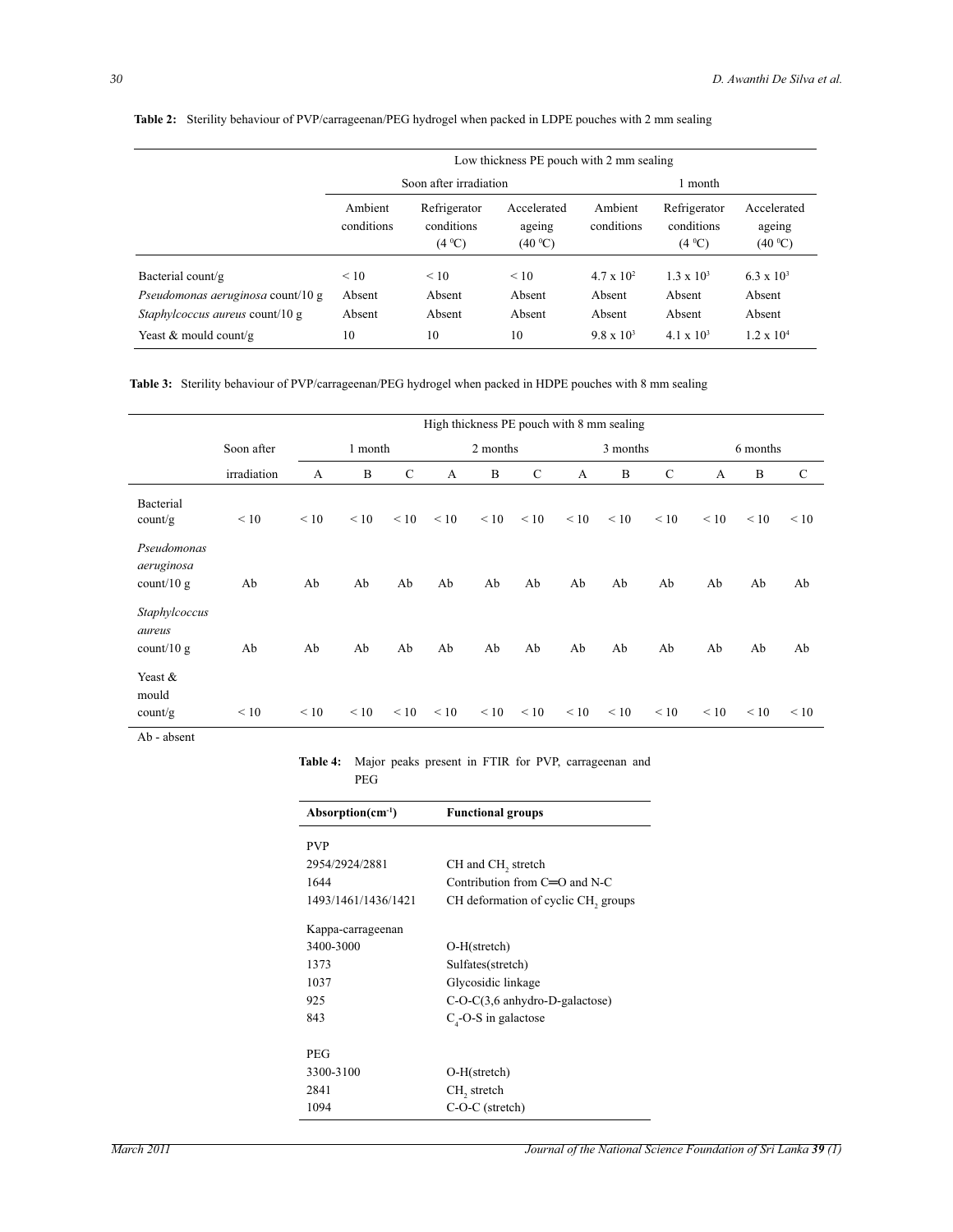

**Figure 7:** SEM images of the top surface of vacuum dried (a) pseudogel and (b) irradiated gel of PVP/Carrr/PEG hydrogel



**Figure 8:** SEM images of the freeze dried PVP/Carr/PEG hydrogel (a) top surface (b) transverse section and (c) cross section

# **DISCUSSION & CONCLUSION**

The swelling results for both hydrogels indicate that there is a significant decrease in the ability to absorb when the ionic strength of the absorbing liquid increases.

 When the hydrogels in distilled water were compared with the hydrogels in PECF, the maximum absorbing ability decreased 35 fold for the commercial gel and 14 fold for the PVP/Carr/PEG hydrogel, approximately. The performance of the hydrogel could be further improved as a wound dressing hydrogel if the ionic nature of the hydrogel could be increased. It is stated in literature that kappa-carrageenan is a polyanion and therefore salts affect its gelation behaviour (Sen, 2005). Therefore it is possible to enhance the ionic nature of the hydrogel by incorporating/grafting ionic materials such as salts into the hydrogel network. Since the PVP/Carr/PEG gel did not break or dissolve as in the commercial gel even after 72 hours of swelling, it can be suggested that the PVP/Carr/PEG gel could be applied for a longer period of time for wounds, thereby avoiding the necessity to change the dressing frequently.

 The mechanical properties such as tensile strength and elongation at break of the hydrogel are determined by the crosslink and/or inter-penetrating network (IPN) density (Lucille *et al.*, 2003; Sen, 2005). The results show that the PVP/Carr/PEG hydrogel has a higher crosslinking/IPN density compared to other commercial hydrogels (Table 1). These properties are important since the hydrogel dressing has to be applied on contour areas in the body. It is a known fact that the dressing is more patient friendly if it could be applied and removed from the wound without breaking into pieces. Since the PVP/Carr/PEG has a higher tensile strength and lower elongation at break, it could be introduced as a more patient friendly dressing to the market.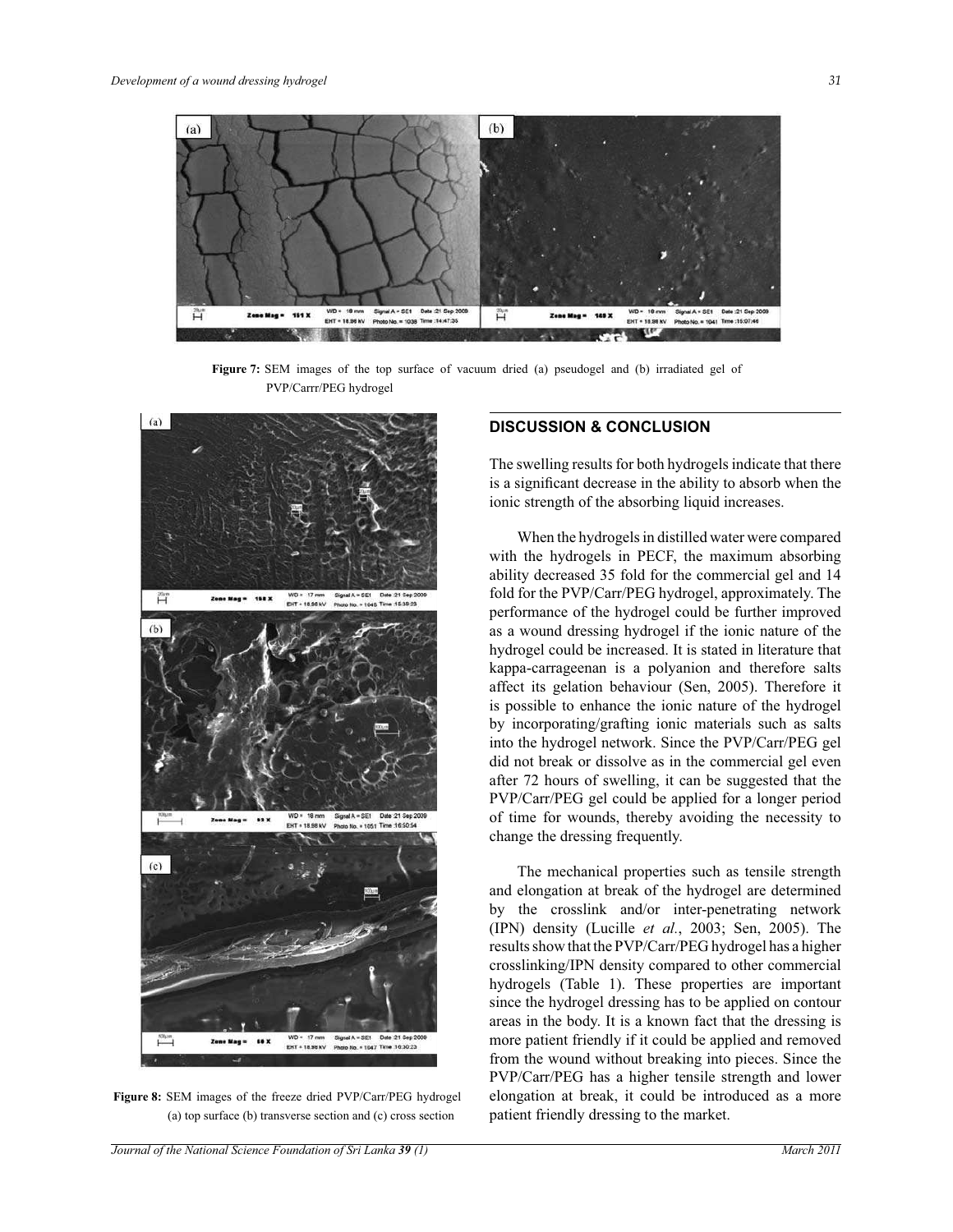Bio-adhesion is generally defined as the ability of the biological or synthetic material to stick to the skin or a mucous membrane. Many adhesive dressings cause secondary injury and pain when peeled off from wounds. PVP/PEG blends were reffered to in the literature as pressure sensitive adhesives (Sen, 2005). Since the human body surface is rough in average, the softness of the hydrogel is an added advantage for the soothing effect of the patient. Though the PVP/Carr/PEG hydrogel showed similar bio-adhesion to the human skin as in the commercial hydrogel, the adhesion energy could be further reduced. This can be attained by decreasing the irradiation dose (Sen, 2005) and also by a future study on varying PEG concentrations with different PEG molecular weights.

 The shelf-life of the hydrogel product is heavily dependant on the packaging method. Even though the product is sterilized during the crosslinking of the product simultaneously, when the packing method allows the gel to come in contact with air, *Pseudomonas aeruginosa, Staphylcoccus aureus* and yeast and mould counts were observed exceeding the permissible level even before 1 month of storage. This is a critical issue that should be addressed specially to protect the wound from further infection. The microbial growth was greatly reduced by minimizing the aeration inside the product before subjecting to gamma irradiation.

 A previous study (Lucille *et al*., 2003) proposed that carrageenan graft to PVP even at a low dose of 5kGy. In the present study 25 kGy was used as an irradiation dose, since it has an advantage of cross linking and sterilizing the product in one step (Ajji *et al*., 2005). FTIR results suggests that both carrageenan and PEG grafts to PVP after irradiation forms an interpenetrating network(IPN) (Lucille *et al*., 2003; Sen, 2005) while in carrageenan and PEG chains are entangled within the PVP network. These results could be further explained using published literature (Schacht, 2004). It was shown that the synthesis of hydrogels using synthetic polymers are obtained *via* three methods, (a) polymerization of hydrophilic monomers (i.e. methacrylates, methacrylamides), (b) polymerization of low molecular weight prepolymers/ oligomers (i.e. PEG) and/or (c) polymerization of polymers (i.e. PVP, polyvinyl alcohol). He had also identified gel formation by helix formation, association of helices and formation of junction zones upon cooling in aqueous solution as the method of hydrogel formation in natural polysaccharides (i.e. agar, carrageenan, carboxymethylcellulose). The results also depict that even though natural biopolymers tend to degrade upon irradiation, the 25kGy dosage was withstood by carrageenan and promoted crosslinking over degradation.

The comparison between the pseudogel and the hydrogel (Figure 6) spectra showed a slight shift of O-H (stretch) from 3384cm<sup>-1</sup> to 3376 cm<sup>-1</sup> and CH,  $\text{CH}_2$  (stretch) from  $2921$  cm<sup>-1</sup> to  $2919$  cm<sup>-1</sup> respectively, where all the other functional peaks remained unchanged. Based on this result it is proposed that even though chemical bonds could have been formed on irradiation *via* OH, CH and  $CH<sub>2</sub>$  functional groups of PVP, PEG and carrageenan, since most of the functional groups remained unchanged during irradiation, formation of interpenetrating network might be the prominent method of network formation over chemical crosslinking.

 The SEM images in Figure 7 (a) and 7 (b) clearly depict the effect of gamma irradiation on pseudogel. The weak temporary bonds formed during the formation of pseudogel (which was broken during the vacuum drying process) have formed more strong chemical cross links and IPN while irradiation (which withstood the vacuum drying conditions). When the images of vacuum dried and freeze dried gels were compared with each other, it also showed that the freeze dried gels gave better images than vacuum dried gels pointing to freeze drying as a method of selection, for hydrogel sample preparation for SEM. The images in Figure 8 show the porous structure/ crosslinked network of the PVP/Carr/PEG hydrogel. The pore sizes were within the micrometer  $(\mu m)$  range as observed in the transverse and cross sections. But the effective pore sizes would be much smaller due to the overlapping of pores within the network (Varshney, 2007). The pore size of the network has a direct effect on the absorbing/swelling abilities of the hydrogel and it also gives an idea of the degree of crosslinking. With the decreasing of pore diameter, the degree of crosslinking increases where it increases the strength of the gel. It also affects the absorbing ability in a positive way, where the smaller pores will increase the surface/area ratio to absorb more and retain it even under pressure, which is an essential quality of an absorbing wound dressing.

 As an overall conclusion of the laboratory trials being conducted on developing a wound dressing hydrogel using PVP, carrageenan and PEG, it is concluded that the product is suitable and ready for performance of clinical trials using human patients. The results have shown some improved properties than the commercialized products as well as some defects that have to be addressed in developing an ideal wound dressing. The mechanical properties, shelf-life and the sterility properties gave satisfactory results while some improvements could be made on absorption characteristics. The swelling/ absorption characteristics should be improved by increasing the ionic nature of the gel to apply on noninfectious wounds. The FTIR data confirmed that the